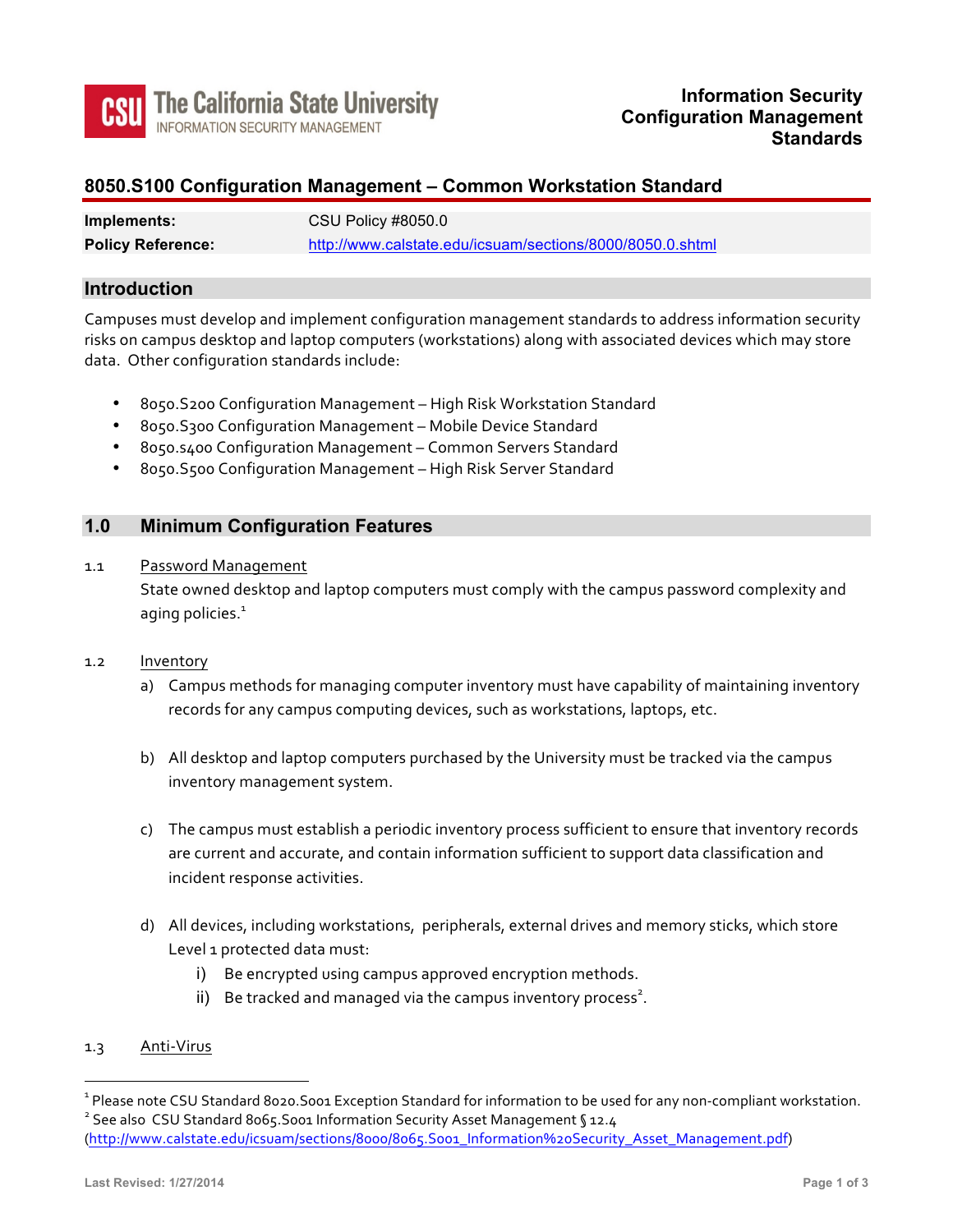Up to date anti-virus software must be installed and maintained on all systems. Regular updates to virus definitions and software must be activated.

# 1.4 Software Updates

Workstation computers must be configured to allow automatic application of software updates through a patch management system.

# 1.5 Supported Operating Systems

The desktop or laptop device must use a supported operating system in order to ensure that security vulnerabilities are addressed. Where the campus determines that an exception to this standard applies, the campus exception documentation must include controls sufficient to address the risk.

# 1.6 Enterprise Management

The workstation must be managed by an appropriate configuration management system, such as a campus enterprise desktop management system, that ensures:

- a) The workstation is subject to periodic vulnerability reporting.
- b) The success and/or failure of critical patches is reported.

# 1.7 **Inactivity Screen Lock**

- a) Workstations must be configured with screen locking features to prevent unauthorized access to a machine while not in use.
- b) Campuses must identify screen lock time limits appropriate to the purpose of the workstation and the environment in which it is located.

# **REVISION CONTROL**

# **Revision History**

| <b>Version</b> | <b>Revision Date</b> | <b>Revised By</b> | <b>Summary of Revisions</b>                  | Section(s)<br><b>Revised</b>                   |
|----------------|----------------------|-------------------|----------------------------------------------|------------------------------------------------|
| 0.5            | 6/10/2014            | Macklin           | First draft - ISAC development team          | All                                            |
| 0.6            | 6/27/14              | Macklin           | <b>ISAC dev team review</b>                  | All                                            |
| 0.7            | 7/22/14              | Macklin           | Added                                        | 1.8                                            |
| 0.9            | 9/14/14              | Macklin           | Revised per ISAC review                      | All                                            |
| 1.0            | 10/15/14             | Macklin           | Incorporated campus feedback                 | \$1.2(a)                                       |
| 1.1            | 5/15/15              | Macklin           | Incorporated feedback from FOA               | \$1.2(b)                                       |
| 1.2            | 6/9/15               | Grayson           | Incorporated feedback from Kircher           | § 1.2(b)<br>\$1.2(c)<br>\$1.2(d)<br>1.4<br>1.6 |
| 1.3            | 6/17/15              | Grayson           | Incorporated feedback from Kircher. Cosmetic | \$1.2(a)                                       |